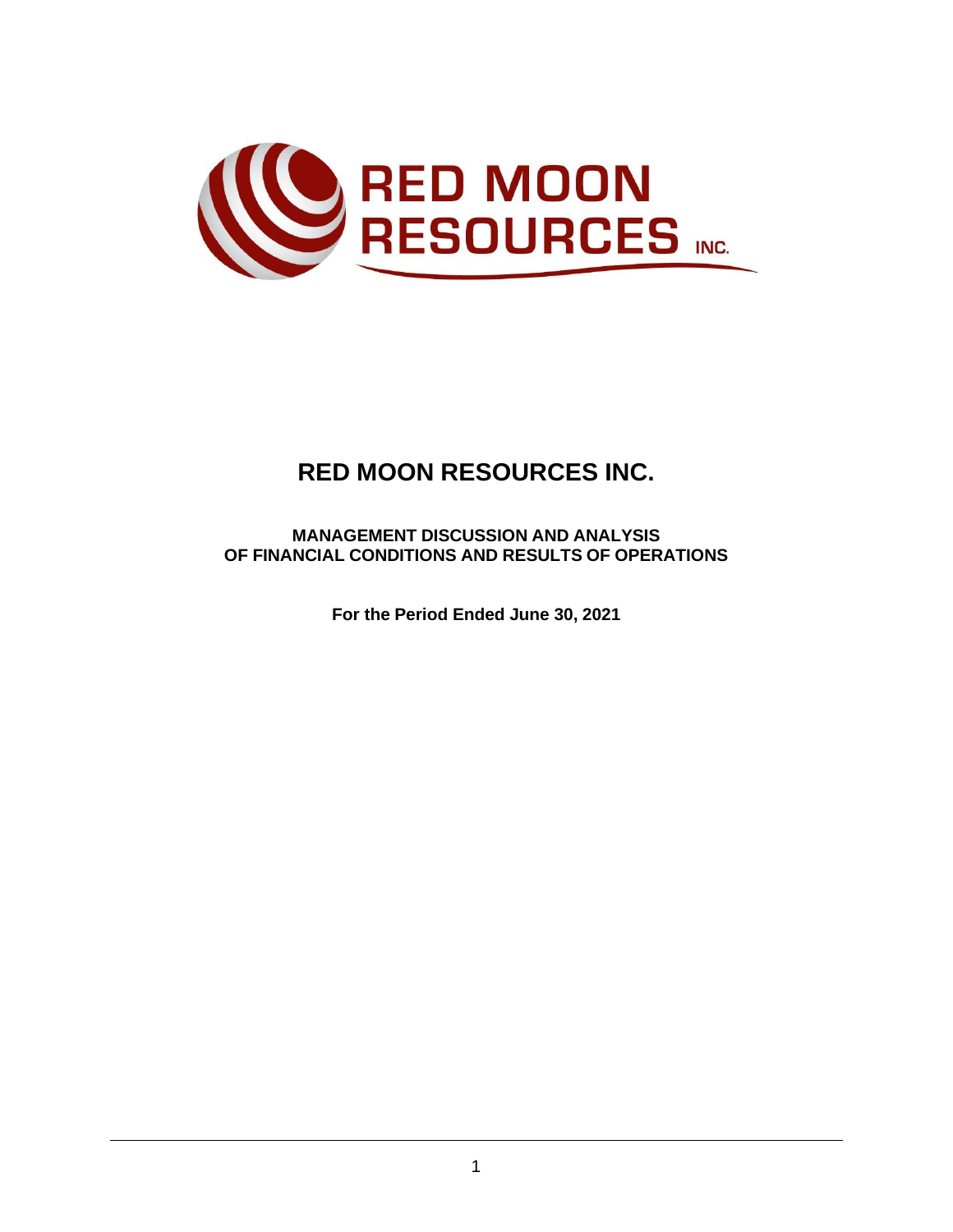*This discussion includes certain statements that may be deemed "forward-looking statements". All statements in this discussion, other than statements of historical facts, that address exploration, drilling, exploration activities and events or developments that Red Moon Resources Inc. (the "Company") expects are forward-looking statements. Although the Company believes the expectations expressed in such forward-looking statements are based on reasonable assumptions, such statements are not guarantees of future performance and actual results or developments may differ materially from those in the forward-looking statements. Factors that could cause actual results to differ materially from those in the forward-looking statements include market prices, exploration and exploration successes, continued availability of capital and financing and general economic, market or business conditions. Investors are cautioned that any such statements are not guarantees of future performance and those actual results or developments may differ materially from those projected in the forward-looking statements.*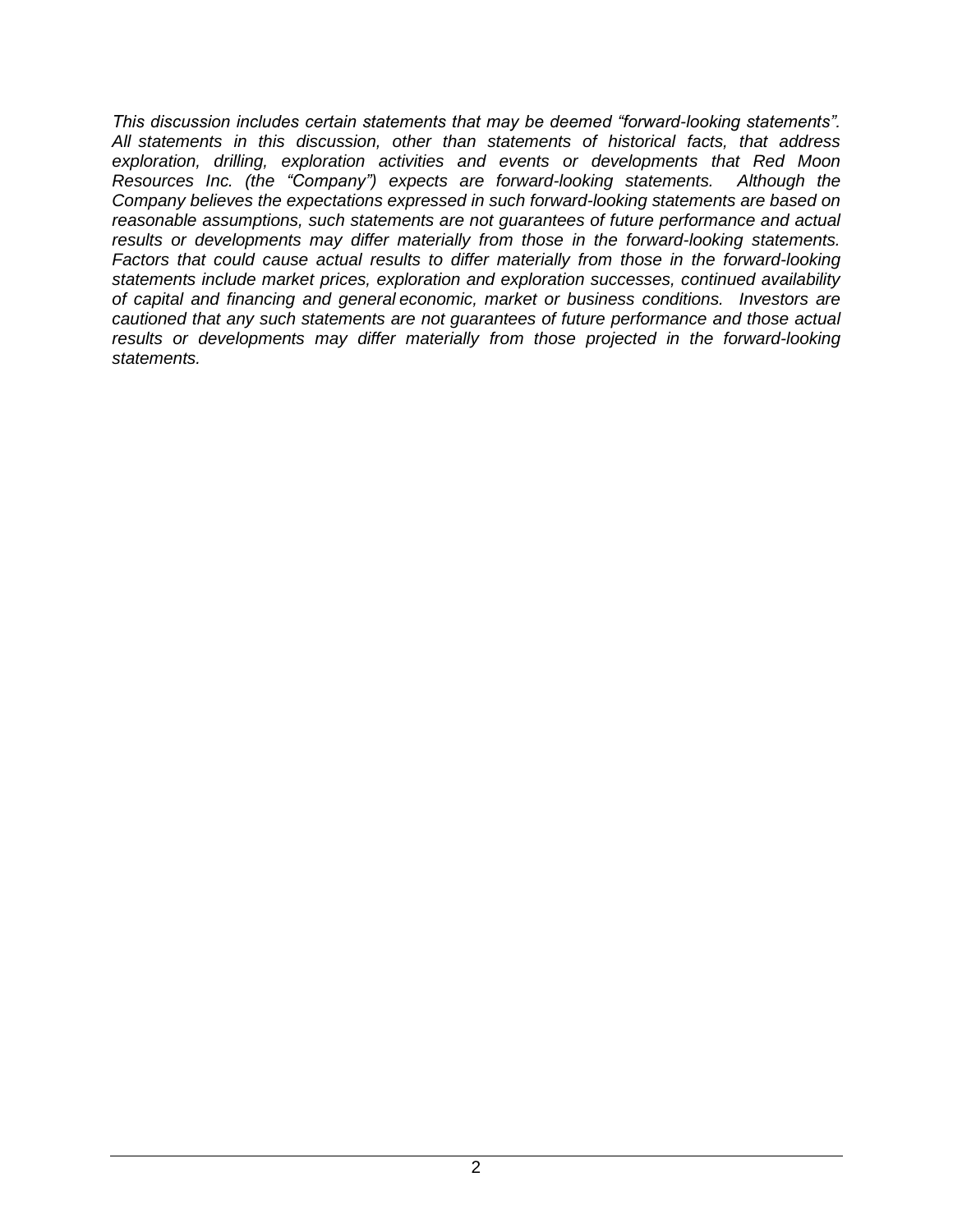#### **GENERAL BUSINESS**

The Company is a subsidiary of Vulcan Minerals Inc. ("Vulcan") (38.69% ownership – June 30, 2021) and was listed on the TSX Venture Exchange on August 17, 2012 as a result of a corporate reorganization of Vulcan, whereby Vulcan transferred its 100% working interest in its Bay St. George mineral assets to the Company. The Company is engaged in mineral exploration and development on industrial mineral properties in Newfoundland and Labrador. The Company is currently producing gypsum from its Ace Gypsum mine.

The Management Discussion and Analysis ("MDA") should be read in conjunction with the condensed financial statements for the six months ended June 30, 2021 and accompanying notes.

On August 24, 2021 the Company announced that it changed its name from Red Moon Resources Inc. to Atlas Salt Inc. The Company's common shares will commence trading under the new stock symbol "SALT" on September 1, 2021.

The date of this MDA is August 27, 2021.

### **OVERALL PERFORMANCE**

The Company reflected a loss of \$1,354,822 for the six months ended June 30, 2021 (six months ended June 30, 2020 – \$60,998). The net loss consists mainly of marketing and communications expenses of \$645,776 with no similar amount in the six months ended June 30, 2020. In addition, share-based compensation of \$567,368 for the six months ended June 30, 2021 compared to \$12,481 for the same period in 2020. This was related to three stock option grants in 2021.

The following table outlines the significant components of general and administrative expenses for the period ended June 30, 2021 and 2020:

| <b>General &amp; Administrative Expenses include:</b> | <b>Six Months Ended June 30</b> |        |
|-------------------------------------------------------|---------------------------------|--------|
|                                                       | 2021                            | 2020   |
|                                                       | \$                              | \$     |
| Management and subcontract fees                       | 67,756                          | 12,725 |
| Marketing and communications                          | 645,776                         |        |
| Directors' fees                                       | 25,000                          |        |
| Transfer agent, regulatory and professional fees      | 31,512                          | 11,769 |
| Office and other                                      | 20,396                          | 17,311 |
| Conferences and travel                                |                                 | 6,449  |
| <b>Total</b>                                          | 790,440                         | 48,254 |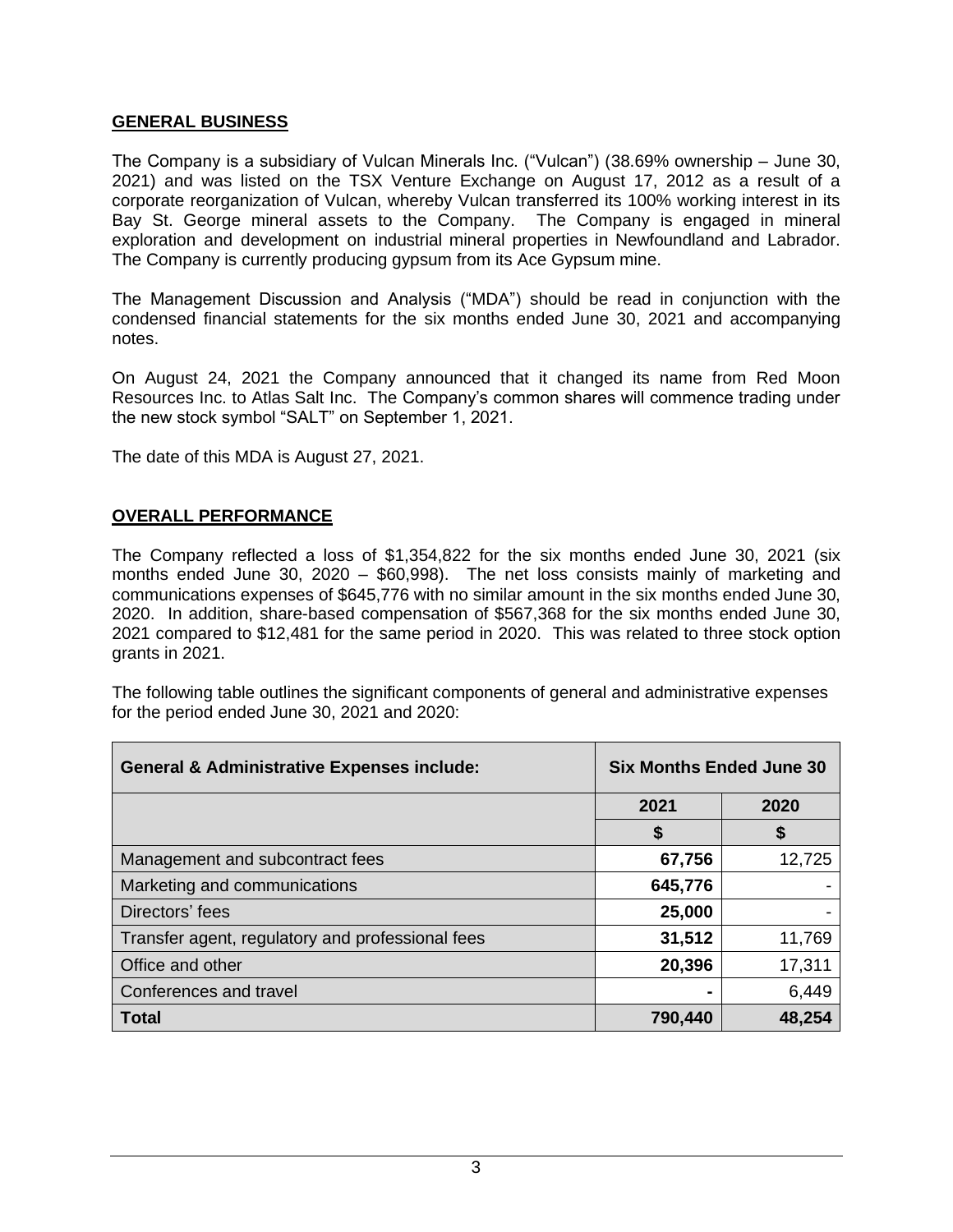## **RESULTS OF OPERATIONS**

### Mineral Properties – Background

### *Great Atlantic Salt*

The Company acquired a 100% interest in mineral licences covering a portion of the northern Bay St. George Basin in western Newfoundland in August 2012, as a result of a corporate reorganization of Vulcan. The licences include the mineral rights to lands that have potential for salt, gypsum, potash, and other mineral deposits. The Company pursued the exploration for salt and potash since 2013 and has delineated a significant salt resource.

In January 2016 Apex Geoscience Ltd. of Edmonton, Alberta completed a National Instrument 43-101 compliant Mineral Resource Assessment report on the halite (rock salt) deposit located at the Captain Cook (now known as the Great Atlantic Salt) project in western Newfoundland. The report is based primarily on the Company's drilling results from 2013 and 2014, related geophysical data and historical information. This is the first mineral resource assessment of the Great Atlantic Salt deposit. Highlights of the resource report are as follows:

### *Great Atlantic Salt – Salt Resource Estimate Highlights*

- Using a 95.0% lower base cut-off for sodium chloride, the Great Atlantic Halite Resource Estimate is classified as "Inferred" and demonstrates that there is 908 million tonnes of high purity halite (96.9% salt) for 880 million in-situ tonnes of salt (Table below);
- Additional analytical work was conducted as part of the estimation, the results of which help to define a thick section of high purity halite. For example, the best halite intersection, from drill hole CC-4, contains 96.8% NaCl over 335.3m, which includes two large segments of high purity haliteof 98.0% NaCl over 125.3m and 97.5% NaCl over 177.3m.
- The Technical Report summarizes: positive physical and chemical characteristics; salt compositionand quality; market applicability; and infrastructure/transportation readiness, all of which support the conclusion that the Great Atlantic salt deposit is a deposit of merit and warrants further delineation/evaluation work;
- The Great Atlantic Salt project area has access to important infrastructure including: two nearby deep-water ports; airports at Stephenville and Deer Lake; the Trans-Canada Highway; high voltage powergrid; and an extensive road network including a well-maintained, all-weather gravel road connecting.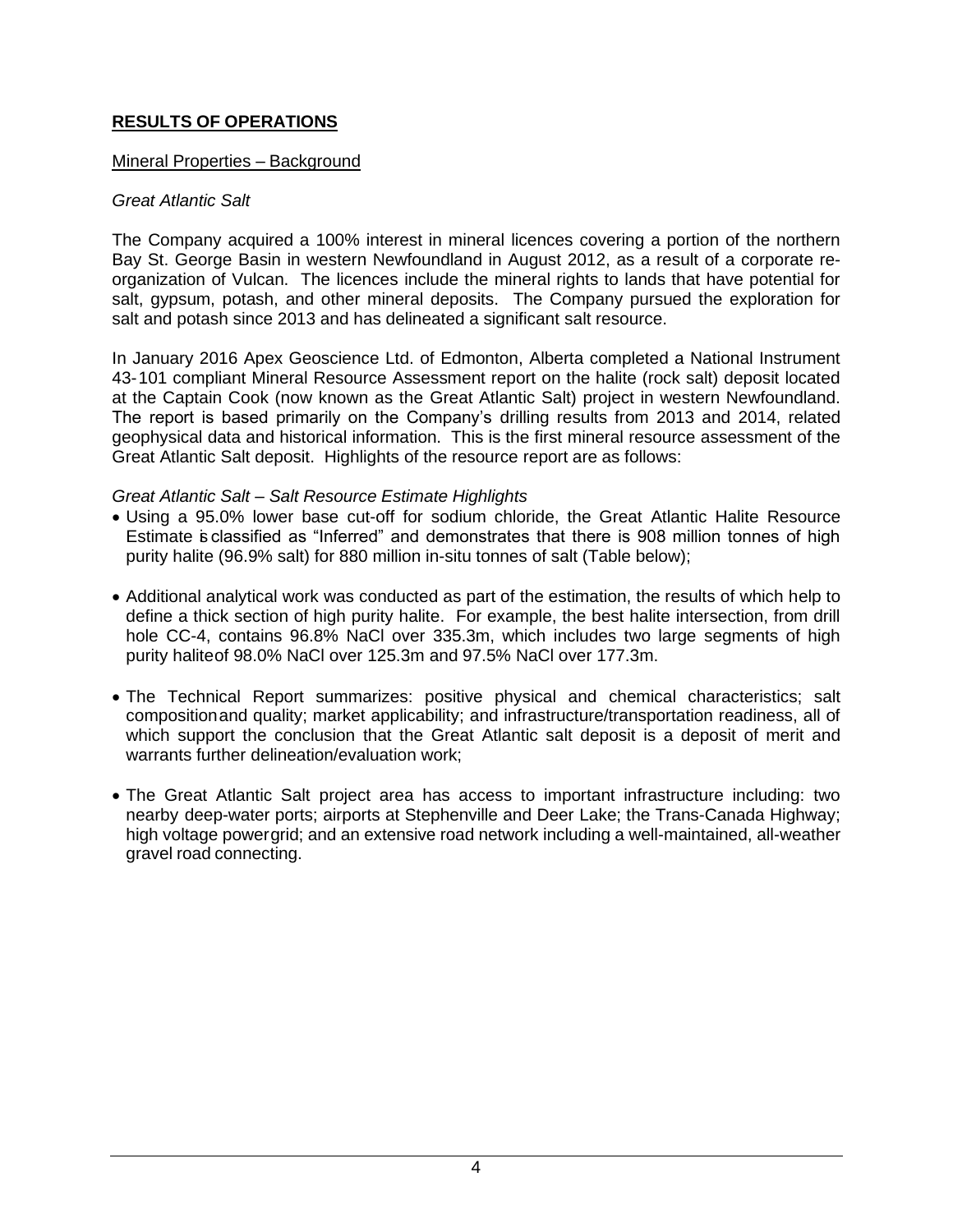| <b>NaCl lower</b><br>$cut-off (%)$ | <b>Volume</b><br>$\rm (m^3)$ | <b>Tonnes</b><br>(million) | <b>Density</b><br>(kg/m <sup>3</sup> ) | <b>NaCl</b><br>(%) | Tonnes in-<br>situ (million) |
|------------------------------------|------------------------------|----------------------------|----------------------------------------|--------------------|------------------------------|
| 88                                 | 682,000,000                  | 1,473                      | 2.16                                   | 95.3               | 1,405                        |
| 89                                 | 677,000,000                  | 1,462                      | 2.16                                   | 95.4               | 1,395                        |
| 90                                 | 672,000,000                  | 1,451                      | 2.16                                   | 95.4               | 1,385                        |
| 91                                 | 653,000,000                  | 1,410                      | 2.16                                   | 95.6               | 1,348                        |
| 92                                 | 602,000,000                  | 1,301                      | 2.16                                   | 95.9               | 1,248                        |
| 93                                 | 557,000,000                  | 1,203                      | 2.16                                   | 96.2               | 1,157                        |
| 94                                 | 499,000,000                  | 1,078                      | 2.16                                   | 96.5               | 1,040                        |
| 95                                 | 420,000,000                  | 908                        | 2.16                                   | 96.9               | 880                          |
| 96                                 | 304,000,000                  | 657                        | 2.16                                   | 97.4               | 640                          |
| 97                                 | 190,000,000                  | 410                        | 2.16                                   | 97.9               | 401                          |
| 98                                 | 71,000,000                   | 154                        | 2.16                                   | 98.6               | 152                          |
| 99                                 | 17,000,000                   | 37                         | 2.16                                   | 99.3               | 37                           |

- Note 1: Mineral resources are not mineral reserves and do not have demonstrated economic viability. There is no guarantee that all or any part of the mineral resource will be converted into a mineral reserve.
- Note 2: The quantity of reported inferred resource in these estimations are uncertain in nature and there has been insufficient exploration to define these inferred resources as an indicated or measured mineral resource, and it is uncertain if further exploration will result in upgrading them to an indicated or measured resource category.
- Note 3: The quantity of reported inferred resource in these estimations are uncertain in nature and there has been insufficient exploration to define these inferred resources as an indicated or measured mineral resource, and it is uncertain if further exploration will result in upgrading them to an indicated or measured resource category.
- Note 4: Tonnes have been rounded to the nearest 1,000,000 (numbers may not add up due to rounding).

To demonstrate that the halite has reasonable prospects of economic extraction, the mineral resourceis reported at a lower base case cut-off of 95.0% NaCl. This is the general standard used in the purchase of road salt and follows the specification outlined in American Society for Testing and Materials (ASTM) Designation D632-12 (2012), which is applicable for sodium chloride intended for use as a de-icer and for road construction or maintenance purposes. Accordingly, with respect to reporting a resource estimate that abides by the General Guidelines of NI 43-101, the Red Moon halite test work results show that the Great Atlantic salt deposit has good prospects of economic viability for an industrial mineral deposit.

The Company has been engaged in efforts to secure funding to carry out a feasibility study on the project. Subsequent to year end, the Company raised funds to initiate and complete the feasibility study through equity financings. A request for proposals to carry out the feasibility study was released on April 23, 2021 to qualified engineering/geological firms. SLR Consulting was selected in July 2021 to undertake the feasibility analysis and that process has commenced with the objective of producing a bankable feasibility study.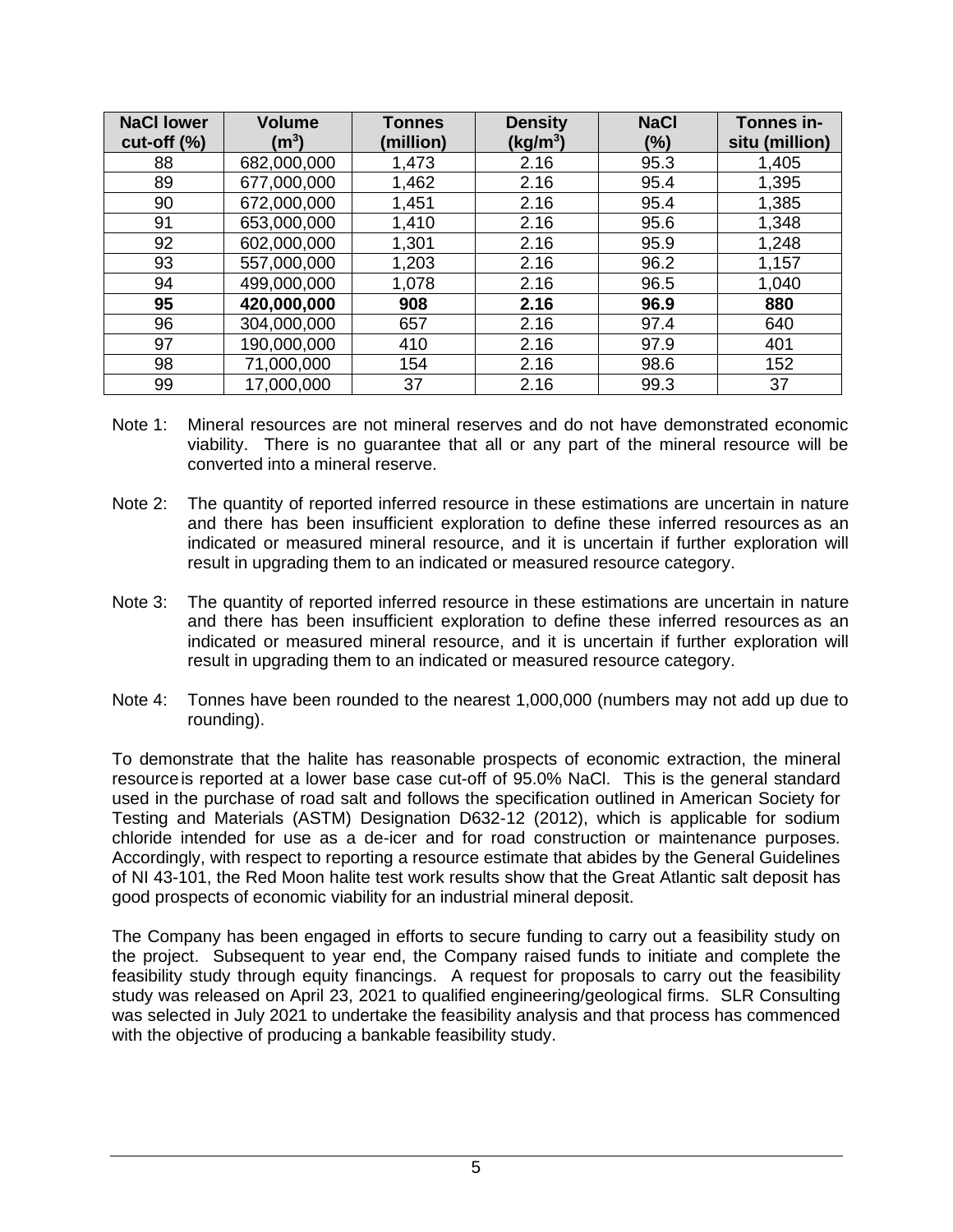### *Gypsum – Ace Deposit*

The Company evaluated the gypsum potential of its mineral licences in the dormant Flat Bay gypsum mines approximately 3km southwest of the Great Atlantic salt deposit. Gypsum was mined by open pit quarry in this area since the 1950's with reported historical production estimated at approximately 15,000,000 tonnes. Production ceased in 1990 but extensive gypsum resources are known to remain as the deposits were not exhausted.

Historical production occurred in three main pits over an area covering approximately 3 square kilometers. The company has obtained a mining lease from the government of Newfoundland and Labrador to reinstate mine at the Ace Deposit covering a starter area of 12 hectares. The project was registered pursuant to the provincial environmental review process on December 13, 2017 and released from further review on February 21, 2018. The company retained an external engineering firm to prepare a mine development plan which was submitted to the Department of Natural Resources (DNR) on April 6, 2018. On July 19, 2018, the mine development plan was approved byDNR. The Company initiated operations on July 20, 2018. For the year ended December 31, 2020, the Company had sales of 94,702 tonnes amounting to net proceeds of \$272,290. Production activities for 2021 have commenced. As of the date of this MDA, four shipments amounting to 101,370 tonnes have been made for net proceeds of \$286,528. Two additional shipments are expected to November for a total projected production of 145,000 tonnes.

The Company has also advanced its proposal to recover gypsum from historic waste piles by way of a physical screening process. The project was registered with the Department of Environment and Climate Change on February 25, 2021 and released from full environmental review on May 10, 2021. The Company is now preparing a Development and Rehabilitation Plan for submission to the Department of Industry, Energy and Technology for final permitting. Subject to that approval, work is expected to commence in 2022. Various operational delays, partly a result of Covid-19 impacts on the regulatory process, has pushed projected field activities into 2022.

### *Nepheline Syenite Property*

In July 2016, the Company acquired, by staking, the Black Bay nepheline property in southern Labrador. The property consists of a surface occurrence of nepheline syenite along the southern Labrador highway. The project is located approximately 6 kilometers from tide water. The Blanc Sablon, QC airport is a 90-minute drive from the property.

Nepheline occurs in an alkali feldspar syenite unit up to 200m wide and in excess of 2,000m in length based on field work carried out by the Newfoundland and Labrador Department ofNatural Resources and field mapping by the Company. Previous work on the property included the analysis of grab samples, which indicated that the chemistry of the syenite unit has the potential to meet the specifications for industrial uses. Nepheline is an industrial mineral and a source of aluminum (Al2O3), sodium (Na2O) and potassium (K2O) used primarily in the manufacture of glass, ceramics, extenders and fillers. Commercial nepheline deposits are rare with only one mine in production in North America at Blue Mountain in Ontario which produces about 1,000,000 tonnes per year. Though feldspar is used as a substitute for nepheline because of nepheline's limited supply, nepheline is generally a preferred material over feldspar due to its higher concentration of potassiumand sodium resulting in significant energy savings in industrial uses. The world feldspar market is approximately 20,000,000 tonnes per year. In 2016 the Company carried out a mapping and sampling program at the nepheline occurrence to outline the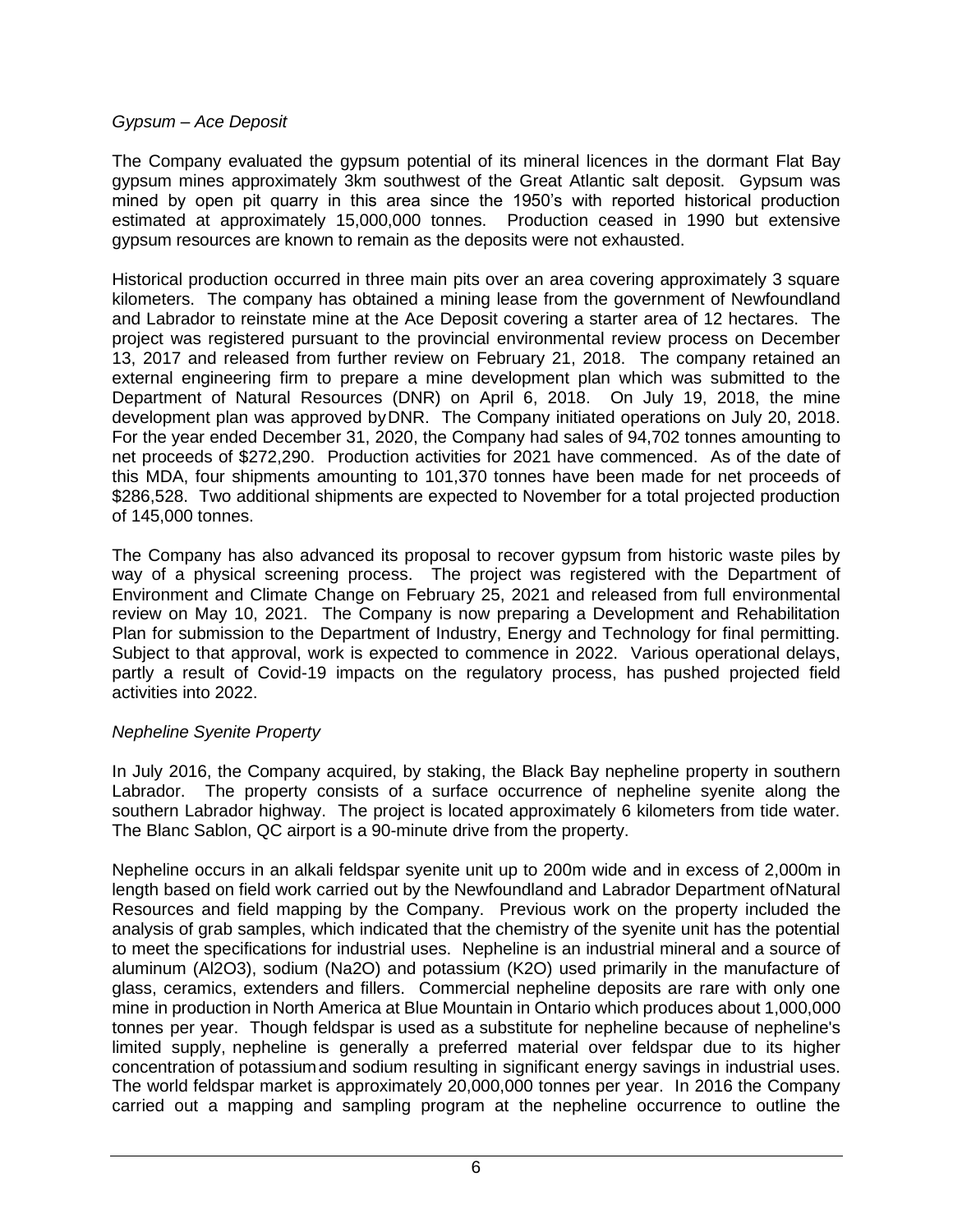mineralogical variation within the deposit to better evaluate its chemistry. Results from the sampling indicate that the alumina and alkalai content of the rock is comparable to other commercial nepheline deposits and that beneficiation results meet industrial specifications. In 2017 the Company obtained, through surface channel sampling, in excess of 3 tonnes of material to scale up the geochemical and beneficiation analysis. Preliminary geochemical analysis is similar to the initial 2016 sampling which is encouraging. Beneficiation work on the composite bulk sample has confirmed encouraging results comparable to the 2016 analysis. Further work is being designed to fully quantify the material's mineralogical characteristics and evaluate the potential tonnage through drilling.

### *Fischell's Brook Salt Dome*

In 2019, the Company reported that pursuant to a "Request for proposals on the "Fischell's Brook Salt Property Exempt Mineral Land" issued by the Government of Newfoundland and Labrador, the Company was the successful bidder and was awarded the mineral rights to the Fischell's Brook Salt property in western Newfoundland. The property is situated 15 kilometers south of the Company's Great Atlantic Salt Project. The Fischell's deposit was discovered in 1968 when a geophysical anomaly was drilled for potash. Follow up work has established that it is a substantial salt dome. Subsequent investigations evaluated the deposit as a source of rock salt and a potential cavern storage facility for natural gas. The Company is carrying out a detailed compilation of all previous work and data in respect to this salt dome. The prospects for the salt dome, subject to government approvals, as a potential storage facility are being pursued in light of the growing demand for storage in conjunction with alternative energy applications. The Company is planning to transfer the potential storage assets into a new corporation. The corporate structure of which is currently under review.

### Plans 2021/2022

In the first six months of 2021 the Company closed four financings for a total of \$8,449,988. The proceeds of the financings are being used to complete a Feasibility Study for Red Moon's Great Atlantic Salt Project, for mineral exploration and development activities in Newfoundland and Labrador, and for general working capital purposes.

As well, in anticipation of future demands for gypsum, the Company has been evaluating further mine development opportunities in the historic Flat Bay mines. This includes the possible reclamation of gypsum tailings left over from historic operations as previously reported. The Company is also evaluating the resource endowment of gypsum and anhydrite that remains at the Flat Bay mines towards attracting the capital necessary to finance an expansion of the operations. A third-party independent resource assessment is the ultimate objective. This will require confirmation drilling in areas of historically reported resources.

A technical evaluation of the Fischell's Brook Salt Dome is also ongoing. Given the encouraging analytical results from the Black Bay Nepheline deposit the Company has applied to the regulator for drill permits to evaluate its tonnage potential and acquire additional samples at depth for chemical analysis to integrate with the existing surficial sampling.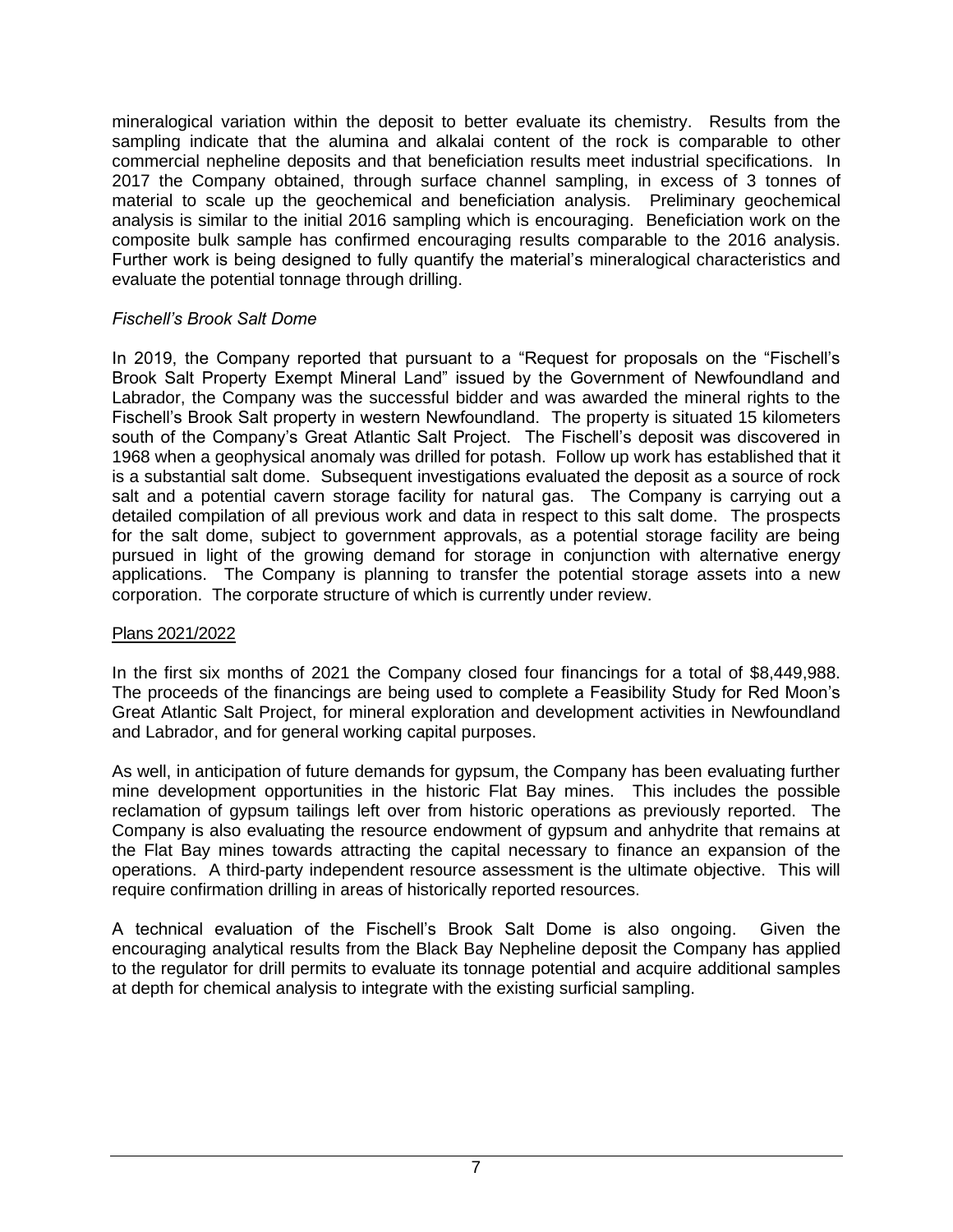# **MINERAL EXPLORATION AND EVALUATION ASSETS**

The major components of mineral exploration and evaluation assets on June 30, 2021 are as follows:

| Acquisition costs - licenses                  | 1,066,253  |
|-----------------------------------------------|------------|
| Mineral licenses and license renewals         | 81,341     |
| Asset retirement obligation                   | 136,139    |
| Drilling, geological, geophysical and related | 1,395,822  |
| costs                                         |            |
| Share-based compensation                      | 53,892     |
| Gypsum sales                                  | (904, 938) |
| Government grants                             | (228, 714) |
| <b>Balance</b>                                | 1,599,795  |

# **SUMMARY OF QUARTERLY RESULTS**

| Quarter            | <b>Total Income</b> | <b>Net Loss</b> | <b>Net Loss Per</b><br><b>Share</b> |
|--------------------|---------------------|-----------------|-------------------------------------|
|                    | \$                  | \$              | Ֆ                                   |
| June 30, 2021      | 3,338               | (1, 122, 743)   | (0.019)                             |
| March 31, 2021     | 349                 | (232,080)       | (0.003)                             |
| December 31, 2020  | Nil                 | (104, 758)      | (0.004)                             |
| September 30, 2020 | Nil                 | (21, 352)       | (0.004)                             |
| June 30, 2020      | Nil                 | (24, 341)       | (0.001)                             |
| March 31, 2020     | Nil                 | (34, 957)       | (0.001)                             |
| December 31, 2019  | Nil                 | (123,532)       | (0.003)                             |
| September 30, 2019 | Nil                 | (24, 185)       | (0.005)                             |
| June 30, 2019      | Nil                 | (27,924)        | (0.001)                             |
| March 31, 2019     | Nil                 | (38, 257)       | (0.001)                             |
| December 31, 2018  | Nil                 | (21,582)        | (0.004)                             |

Revenue for each quarter is represented by interest income. The loss for each quarter is represented primarily by administrative expenses, except December 31, 2018, September 30, 2018 and June 30, 2018 which is made up primarily of share-based compensation. The loss for June 30, 2021 is mainly due to marketing and communications expenses as well as sharebased compensation. Income from the Ace gypsum mine is considered pre-production income and therefore \$904,938 total to June 30, 2021 is netted against the exploration and evaluation assets until such time that the mine is technically feasible and commercially viable.

# **LIQUIDITY, CAPITAL RESOURCES, AND GOING CONCERN**

The Company had current assets of \$7,965,224 on June 30, 2021 including cash of \$7,622,743 and Accounts Receivable of \$317,579. The Company had accounts payable and accrued liabilities of \$133,356 and a flow-through premium liability of \$133,344 resulting in positive working capital of \$7,698,534. Included in accounts payable balance is \$46,140 payable to Vulcan Minerals Inc. the parent company.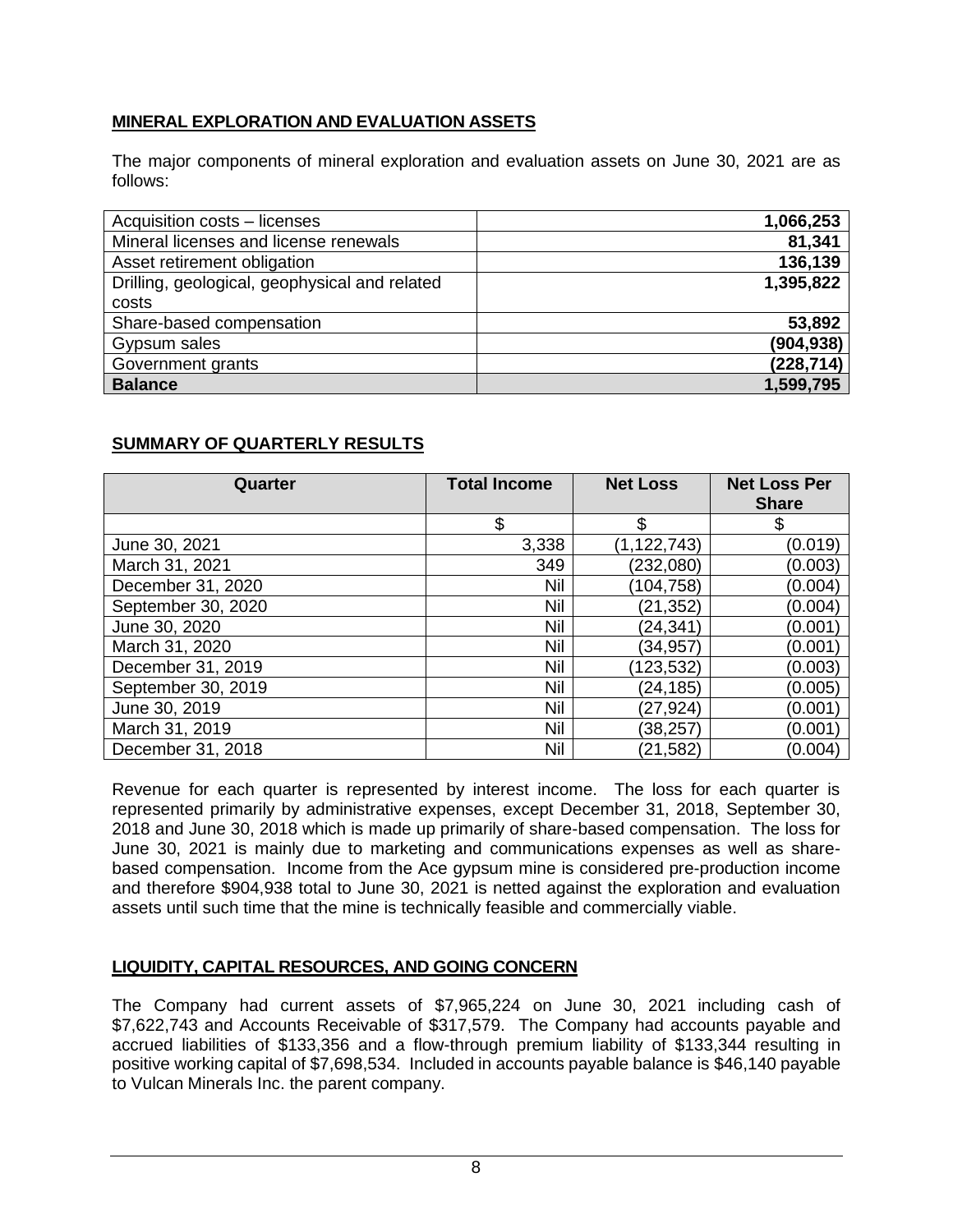The Company has no long-term debt and as such is not sensitive to interest rate fluctuation on debt instruments. The Company has no contingent liabilities that could materially affect its financial position.

The Company carries out exploration on mineral licences in Newfoundland and Labrador. These tenure instruments require work obligations to maintain ownership. Failure to fulfill work obligations would result in loss of ownership interest. The Company originally held 13 mineral licences represented by 36,375 hectares. From 2013 to 2019, in addition to the acquisition of additional mineral licences, the Company regrouped several of its original mineral licences, resulting in the Company holding 29 mineral licences at June 30, 2021, representing approximately 19,950 hectares in the Bay St. George region of Western Newfoundland and in Black Bay, Labrador. The Company's current mineral licences are in good standing in respect of ongoing work obligations.

The Company's only immediate revenue stream is expected from the production of gypsum, the magnitude of which is uncertain at this time, given the startup stage of the mining operation and the effect of Covid- 19 on operations and markets.

# **TRANSACTIONS WITH RELATED PARTIES**

The Company incurred expenditures of \$65,043 for the six months ended June 30, 2021 (2020 – \$31,305) in transactions with its parent company. Vulcan provided project management, technical services, and field operation services to the Company. These transactions are in the normal course of operations and are measured at the exchange amount, which is the amount of consideration established and agreed to by the related parties.

The Company incurred premises rent in the amount of \$6,000 for the six months ended June 30, 2021 (June 30, 2020 – \$6,000) to a private company owned and controlled by the President and CEO of the Company.

Accounts payable and accrued liabilities include \$46,140 owing to parent company, Vulcan Minerals Inc. at June 30, 2021 (December 31, 2020 – \$65,585).

# **STOCK OPTIONS**

The Company granted stock options in the six months ended June 30, 2021 as follows:

- April 9, 2021, the Company issued 1,700,000 Directors' and Officers' stock options exercisable at \$0.50 for a period of five years. 50% of the stock options vested immediately and 50% vest on July 1, 2022.
- April 19, 2021 the Company issued 200,000 stock options to consultants. These options have a vesting period as follows: 25% on July 19, 2021, 25% on October 19, 2021, 25% on January 19, 2022 and 25% on April 19, 2022. These options are exercisable at \$0.60.
- June 15, 2021 the Company issued 200,000 stock options to consultants. These options have a vesting period as follows: 25% on September 15, 2021, 25% on December 15, 2021, 25% on March 15, 2022 and 25% on June 15, 2022. These options are exercisable at \$0.80.

At the date of this MDA 6,500,000 stock options are outstanding of which 4,750,000 are exercisable.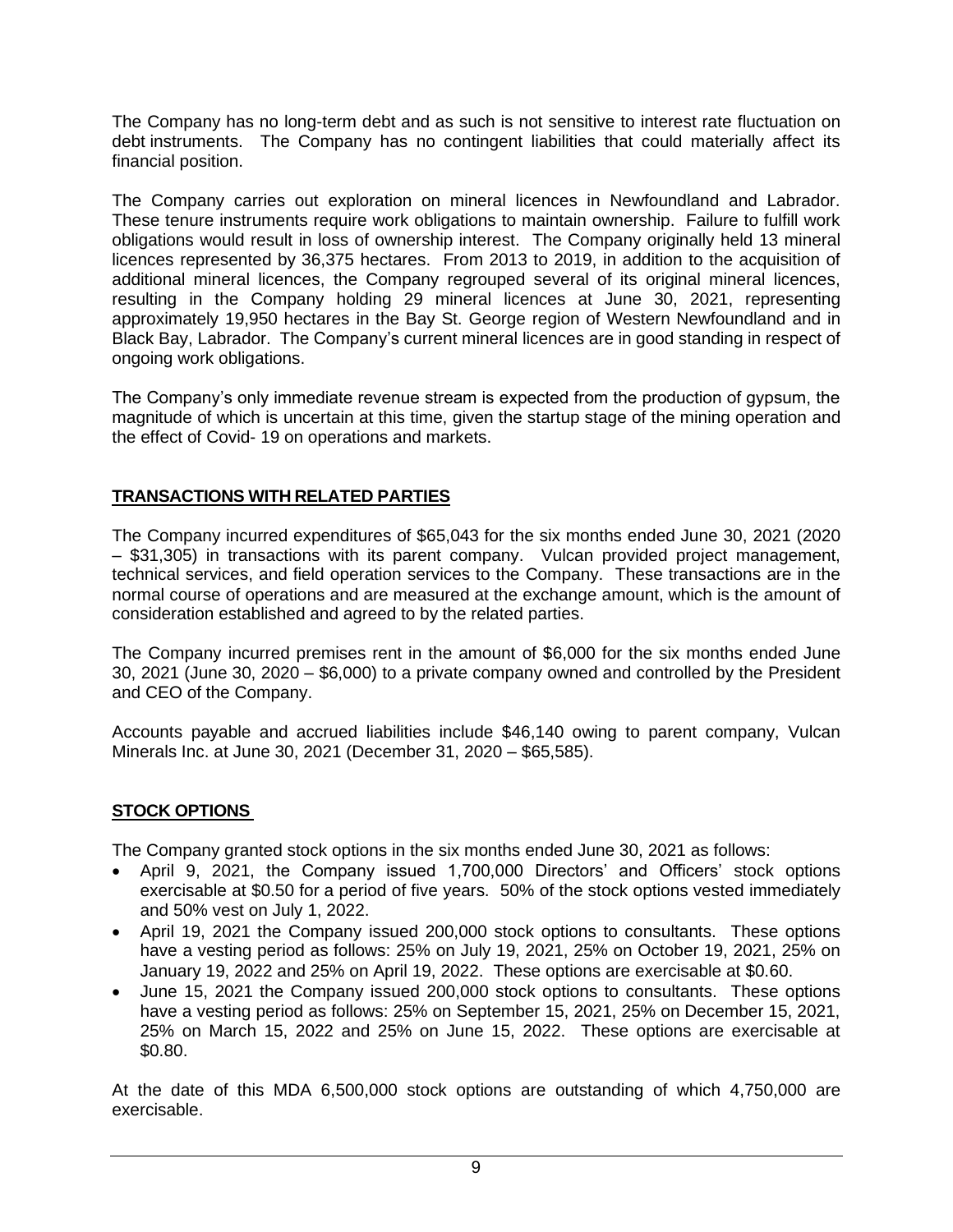### **FINANCIAL INSTRUMENTS AND RISKS**

The Company's financial instruments include cash, accounts receivable, and accounts payable and accrued liabilities. The fair value of each approximates the carrying value due to their short-term nature. The Corporation is exposed to various risks resulting from its operations. The Corporation'smain risk exposure and its risk management policies are as follows:

### *Business Risks*

The Company is a junior exploration company principally involved in mineral exploration which is an inherently high-risk activity. The business of exploring for, developing, acquiring, producing minerals is subject to many risks and uncertainties, several of which are beyond the control of the Company. These risks are operational, financial, legal, and regulatory in nature.

Operational risks include unsuccessful exploration and development drilling activity, safety and environmental concerns, consequences of the Covid-19 pandemic, access to cost effective contract services, escalating industry costs for contracted services and equipment, product marketing and hiring and retaining qualified employees.

The Company is subject to financial risk as exploration is capital intensive. The Company has established sources of funding including equity financing and joint venture financing arrangements. Recently established production at its Ace gypsum mine also provides cash flow to mitigate these risks. Only the skills of management and staff in mineral exploration and exploration financing serve to mitigate these risks.

The Company is subject to a variety of regulatory risks that it does not control. Government and Securities regulations are monitored to ensure the Company continues to comply.

#### *Financial Risk Factors*

The Company has exposure to credit risk, liquidity risk and market risk. The source of risk exposureand how each is managed is outlined below:

Credit risk is the risk of loss associated with counterparty's inability to fulfil its payment obligation. The Company is exposed to credit risk on its cash and accounts receivable. Cash is maintained on deposit with a major Canadian chartered bank. The Company believes its credit risk with respect to cash and accounts receivable is not significant.

Liquidity risk is the risk that the Company will not be able to meet its obligations as they come due. As of June 30, 2021 the Company had a cash balance of \$7.6 million and a positive working capital of \$7.7 million.

#### *Market risk*

Market risk is the risk that changes in market prices, such as interest rates, foreign exchange rates, and commodity prices will affect the Company's net loss or the value of its financial instruments.